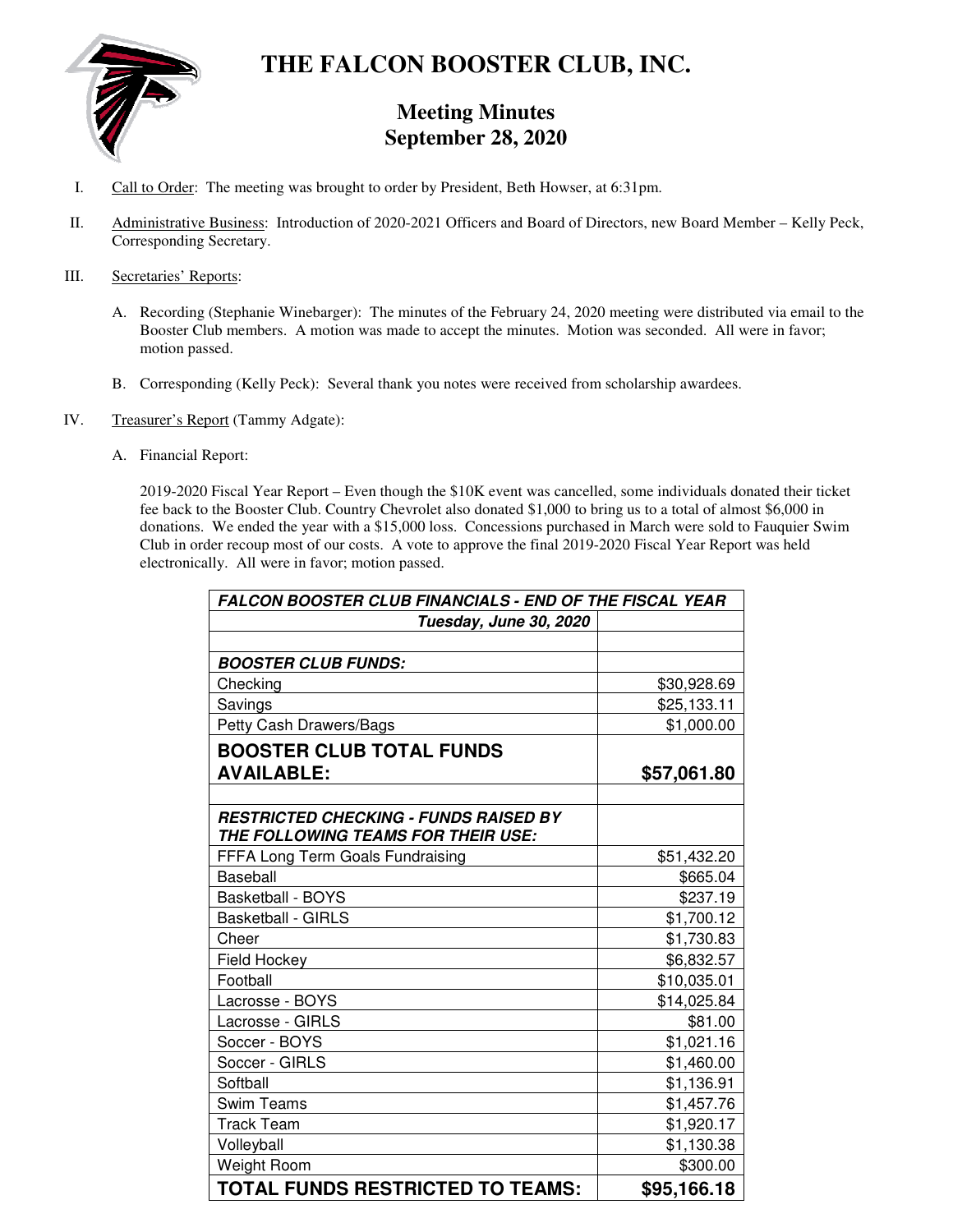| <b>ACCOUNTS FISCALLY MANAGED BY THE</b><br><b>BOOSTER CLUB - THESE ARE NOT BOOSTER</b><br><b>CLUB FUNDS</b> |              |
|-------------------------------------------------------------------------------------------------------------|--------------|
| Pat Georger Scholarship Trust                                                                               | \$64,479.53  |
| Roy A. Pool Jr. Scholarship Account                                                                         | \$846.26     |
|                                                                                                             |              |
| TOTAL ASSETS IN ACCOUNTS AS REPORTED<br>TO THE CPA FOR THE 2019 TAX RETURN                                  | \$217,553.77 |

Draft budget for 2020-2021 – The Board met on August  $6<sup>th</sup>$  to discuss budget options and adjustments based on some assumptions that did not happen. With updated information from VHSL, the Board will reconvene and revise the budget.

Vote on 2020-2021 budget will take place once budget is finalized.

| <b>FALCON BOOSTER CLUB FINANCIALS - DRAFT</b>                                                               |              |  |
|-------------------------------------------------------------------------------------------------------------|--------------|--|
| Monday, September 28, 2020                                                                                  |              |  |
|                                                                                                             |              |  |
| <b>BOOSTER CLUB FUNDS:</b>                                                                                  |              |  |
| Checking                                                                                                    | \$18,951.52  |  |
| Savings                                                                                                     | \$25,133.11  |  |
| Petty Cash Drawers/Bags                                                                                     | \$310.00     |  |
| <b>BOOSTER CLUB TOTAL FUNDS</b>                                                                             |              |  |
| <b>AVAILABLE:</b>                                                                                           | \$44,394.63  |  |
|                                                                                                             |              |  |
| <b>RESTRICTED CHECKING - FUNDS RAISED BY</b><br>THE FOLLOWING TEAMS FOR THEIR USE:                          |              |  |
| FFFA Long Term Goals Fundraising                                                                            | \$41,353.85  |  |
| Baseball                                                                                                    | \$2,665.04   |  |
| <b>Basketball - BOYS</b>                                                                                    | \$237.19     |  |
| <b>Basketball - GIRLS</b>                                                                                   | \$1,700.12   |  |
| Cheer                                                                                                       | \$1,730.83   |  |
| <b>Field Hockey</b>                                                                                         | \$6,832.57   |  |
| Football                                                                                                    | \$7,078.22   |  |
| Lacrosse - BOYS                                                                                             | \$2,576.47   |  |
| Lacrosse - GIRLS                                                                                            | \$81.00      |  |
| Soccer - BOYS                                                                                               | \$1,021.16   |  |
| Soccer - GIRLS                                                                                              | \$1,460.00   |  |
| Softball                                                                                                    | \$1,096.91   |  |
| <b>Swim Teams</b>                                                                                           | \$1,457.76   |  |
| <b>Track Team</b>                                                                                           | \$2.17       |  |
| Volleyball                                                                                                  | \$1,130.38   |  |
| Weight Room                                                                                                 | \$300.00     |  |
| TOTAL FUNDS RESTRICTED TO TEAMS:                                                                            | \$70,723.67  |  |
| <b>ACCOUNTS FISCALLY MANAGED BY THE</b><br><b>BOOSTER CLUB - THESE ARE NOT BOOSTER</b><br><b>CLUB FUNDS</b> |              |  |
| Pat Georger Scholarship Trust                                                                               | \$64,479.53  |  |
| Roy A. Pool Jr. Scholarship Account                                                                         | \$846.26     |  |
| TOTAL ASSETS IN ALL ACCOUNTS                                                                                | \$180,444.09 |  |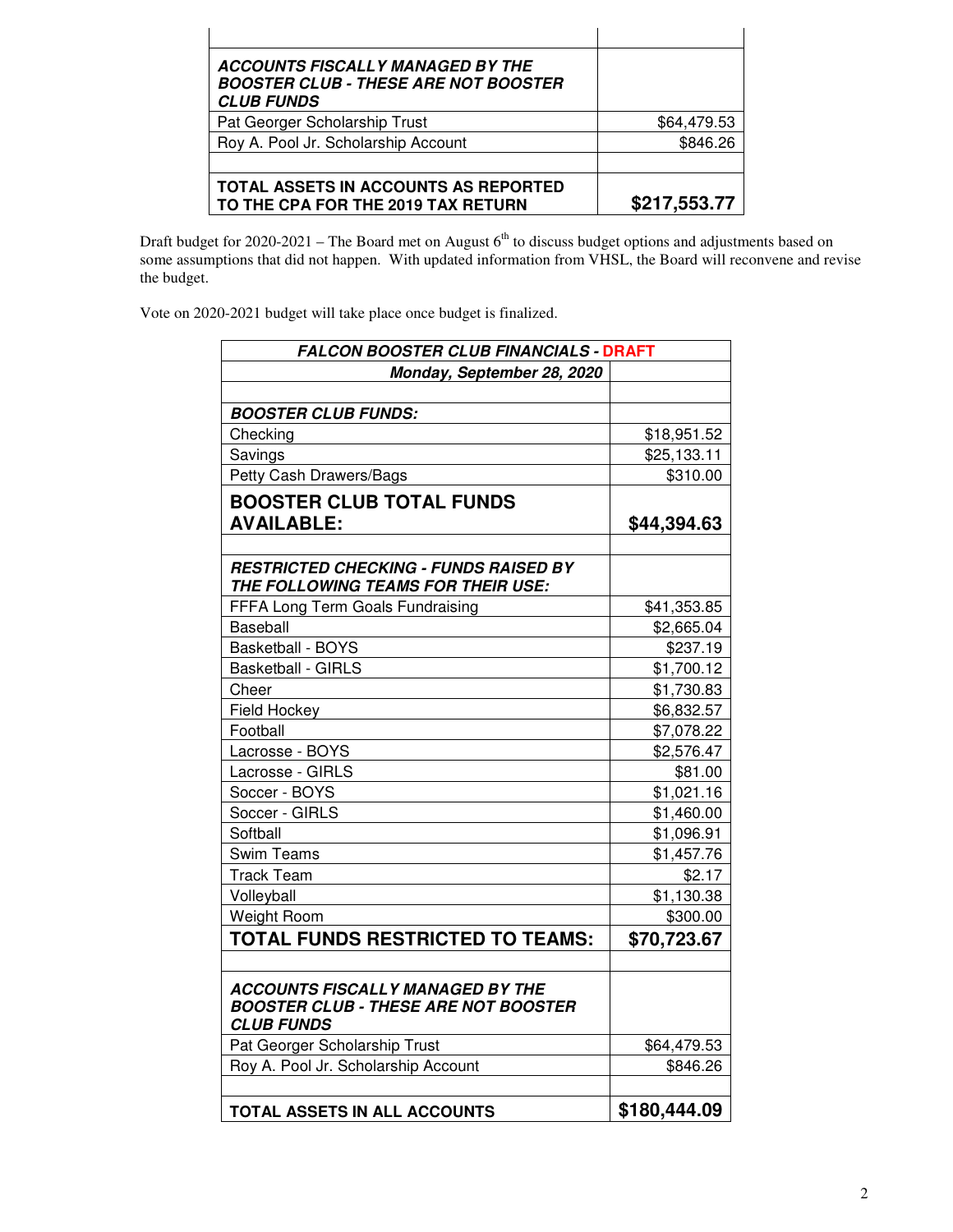#### V. Committee Reports

- A. Membership (Mary Kay Anderson): As of today, we have 26 members: 17 Board/Officers and 9 parents or community members. Applications continue to come in via mail and in-person. Need to get the word out as best we can regarding membership – encouraged attendees to spread the word. The flyer will be posted on the website and members can share on social media, as well.
- B. Concessions Possible Opportunities Beth talked to Cathy Chinault at Liberty High School for ideas on concessions for our 7v7 games. Concessions will mostly be packaged items. Since we won't be cooking and attendance is limited to 4 people per player, we likely won't use the main concession stand. We are still limited to gatherings of no greater than 250 people, which includes players, coaches, spectators, etc. There was a call for volunteers to help at the game Wednesday night.

# VI. Director of Student Activities:

- A. Report:
	- 1. FY2021 Condensed Season Guidelines and Calendar VHSL approved all three seasons condensed to 60%. Our district will split into Northern and Southern pods (FHS is in the Southern pod with Kettle Run, Liberty and Culpeper). We will play teams in our pod as round robin-type and will play four games total with the other pod. There will be a VHSL championship, including district and regional playoffs. VHSL is trying to create the best scenario for the athletes to give them the opportunity to play as much as possible. Coaches are encouraged to be flexible since seasons overlap.
	- 2. Tennis Court Project The Tennis Court Project is going well. We are still looking for final funding, but have received major donations from PATH Foundation, Airlie, and CroppMetcalfe, plus the Booster Club match of personal donations last year. Optimistically, we are hopeful that the project will be done in the second week of October. The last piece will be to install fence (by Long Fence).
	- 3. State Championship Rings for Wrestling Team The Booster Club contributed \$2,500 to buy the State Championship Rings. They will be presented to the team at an upcoming School Board meeting.
	- 4. Hudl/Agile Sports Technology This will be discussed during New Business/Financial Requests (see below).

# VII. Old Business:

- A. Grants and Fundraising
	- 1. PATH Foundation Make It Happen Grant Application and Approval We received the \$25K and it was deposited into our account. We are getting ready to send the thank you letters to the major sponsors.
- B. 2020 Scholarship Recipients

| Brian Bolles               | Quinn Hardy          | Stephen Hiner      |
|----------------------------|----------------------|--------------------|
| <b>Andrew Howser</b>       | Ella Irvin           | <b>Faith Jones</b> |
| Callaway Lee               | Tia Minor            | Zoe Ott            |
| Logan Railey               | Jamie Renzi          | James Swart        |
| Jason Wiarda (Roy A. Pool) | Nathaniel Winebarger |                    |

Tom discussed the process the Scholarship Committee (Mr. Kelican, Mark Ott, Tammy Adgate, Andrea Gaines, Caitlin Chirasello, Tom Gallagher) followed. They met in early May to review applications (29 applicants for the Booster Club scholarships and 27 for the Roy A. Pool, Jr. scholarship) and identified the recipients. The budget included eight \$1,000 scholarships. Due to the number and quality of applications, the Committee requested additional scholarship funds. Nine Booster Clubs scholarships of \$1,000 each and four of \$500 each were awarded, plus the Roy A. Pool, Jr. scholarship of \$500. Julie Kirk from the FHS Guidance Office made a video that included photos of scholarship presentations by FHS administrators and Booster Club officers. The Scholarship Committee was thanked for their work.

The Pat Georger Trust was discussed. The funds for this have been carried on the Booster Club books for years, but due to concerns regarding our non-profit status and perceived implications, the Club will continue to review how to transfer the scholarship back to the family.

C. Distribution of Booster Club Information to Families – The membership form will undergo one more revision and will be distributed.

#### VIII. New Business:

A. Fundraising Ideas – This is the #1concern this year since the major Spring event was cancelled and concessions income will be limited. Brainstormed some ideas during the meeting: